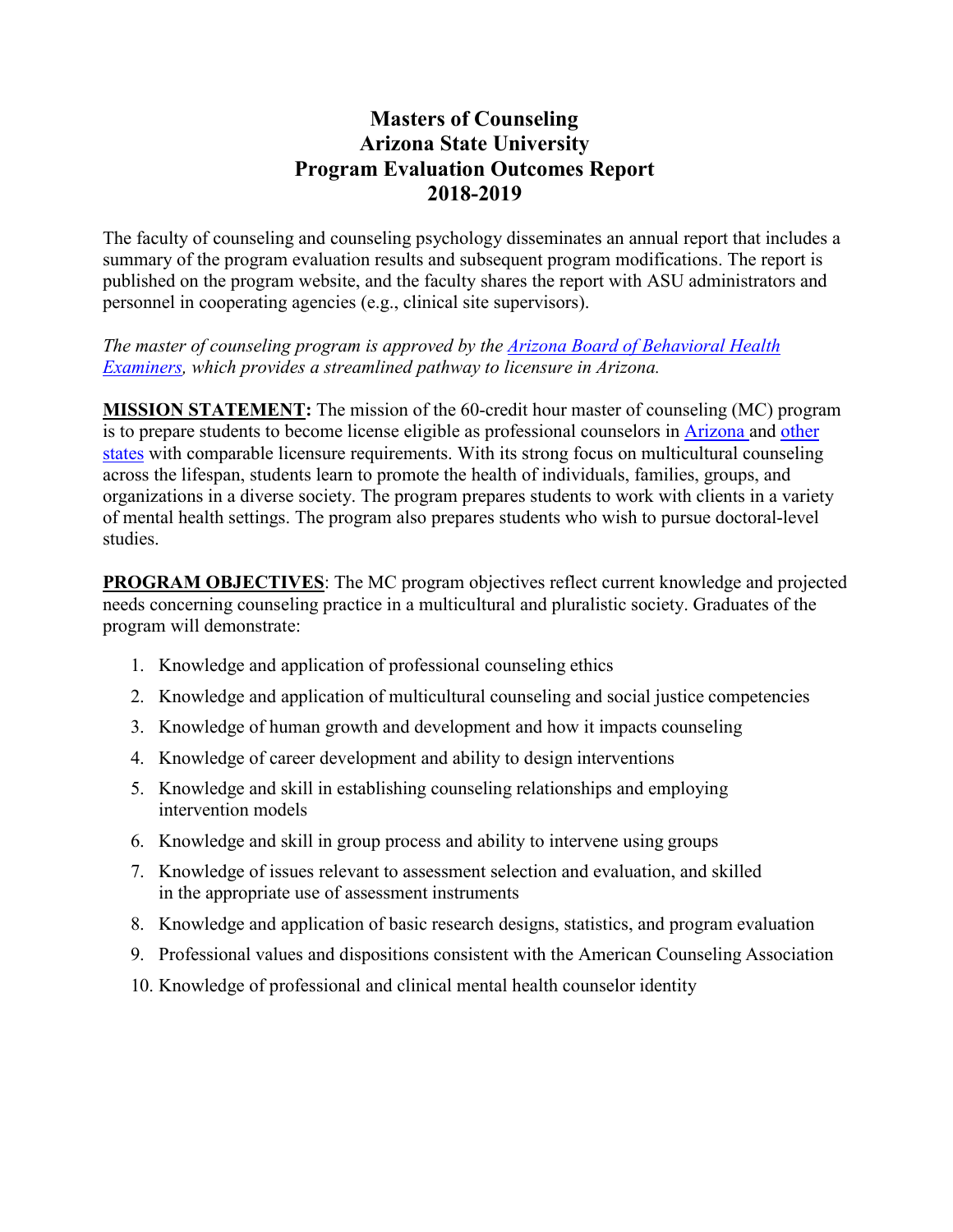## **Summary of Program Evaluation Results**

The faculty systematically evaluates the program mission, objectives, curriculum, and student learning using a combination of direct and indirect measures. Results from our program review, including student performance on course-based assessments and the counselor preparation comprehensive exam (CPCE), are summarized below for fall 2018, spring 2019, and summer 2019:

| <b>Key Performance Indicator</b>                                                                                                             | <b>Measure 1 (Coursework)</b>               | $\frac{0}{0}$ <sup>1</sup> | n<br>(enrolled students) |
|----------------------------------------------------------------------------------------------------------------------------------------------|---------------------------------------------|----------------------------|--------------------------|
| Core Area 1: Knowledge and application of Professional<br>Counseling Ethics                                                                  | <b>CPY 645</b><br>Professional Issues Paper | 98                         | 44                       |
| Core Area 2: Knowledge and application of multicultural<br>counseling and social justice competencies                                        | <b>CPY 671</b><br>Paper /Portfolio          | 100                        | 50                       |
| Core Area 3: Knowledge of human growth and<br>development and how it impacts counseling                                                      | <b>CED 529</b><br>Exam/Paper                | 100                        | 40                       |
| Core Area 4: Knowledge of career development and ability<br>to design interventions                                                          | <b>CED 534</b><br>Exam                      | 97                         | 37                       |
| Core Area 5: Knowledge and skill in establishing<br>counseling relationships and employing intervention<br>models <sub>5</sub>               | <b>CED 577</b><br>Assessment                | 96                         | 49                       |
| Core Area 6: Knowledge and skill in group process and<br>ability to intervene using groups <sup>2</sup>                                      | <b>CED 567</b><br>Exam                      | 97                         | 37                       |
| Core Area 7: Knowledge of issues relevant to assessment<br>selection and evaluation and skilled in appropriate use<br>assessment instruments | <b>CED 523</b><br>Exam                      | 100                        | 34                       |
| Core Area 8: Knowledge and application of basic research<br>designs, statistics and program evaluation                                       | <b>CED 501</b><br>Exam                      | 95                         | 41                       |
| CMHC Specialty: Knowledge of professional and clinical<br>mental health counselor identity                                                   | <b>CPY 645</b><br>Exam/Website analysis     | 98                         | 44                       |

*Note 1*. Percent of students assessed at or above target grade of B- on Measure 1

*Note 2*. Comprised of signature assignment grades and final course grades

**Practicum and Internship.** Site supervisor evaluations for all students completing practicum ( $n = 37$ ) and internship (*n* = 69) indicate 97% and 99% of students were evaluated at or above expected skill competency at the conclusion of CED 680 and CED 684, respectively.

**Counselor Preparation Comprehensive Exam (CPCE)**. Pass rate during first attempt = 100% (*n* = 25/25 students).

**National Counselor Exam (NCE)**. Pass rate during first attempt = 100 % (*n* = 30/30 students).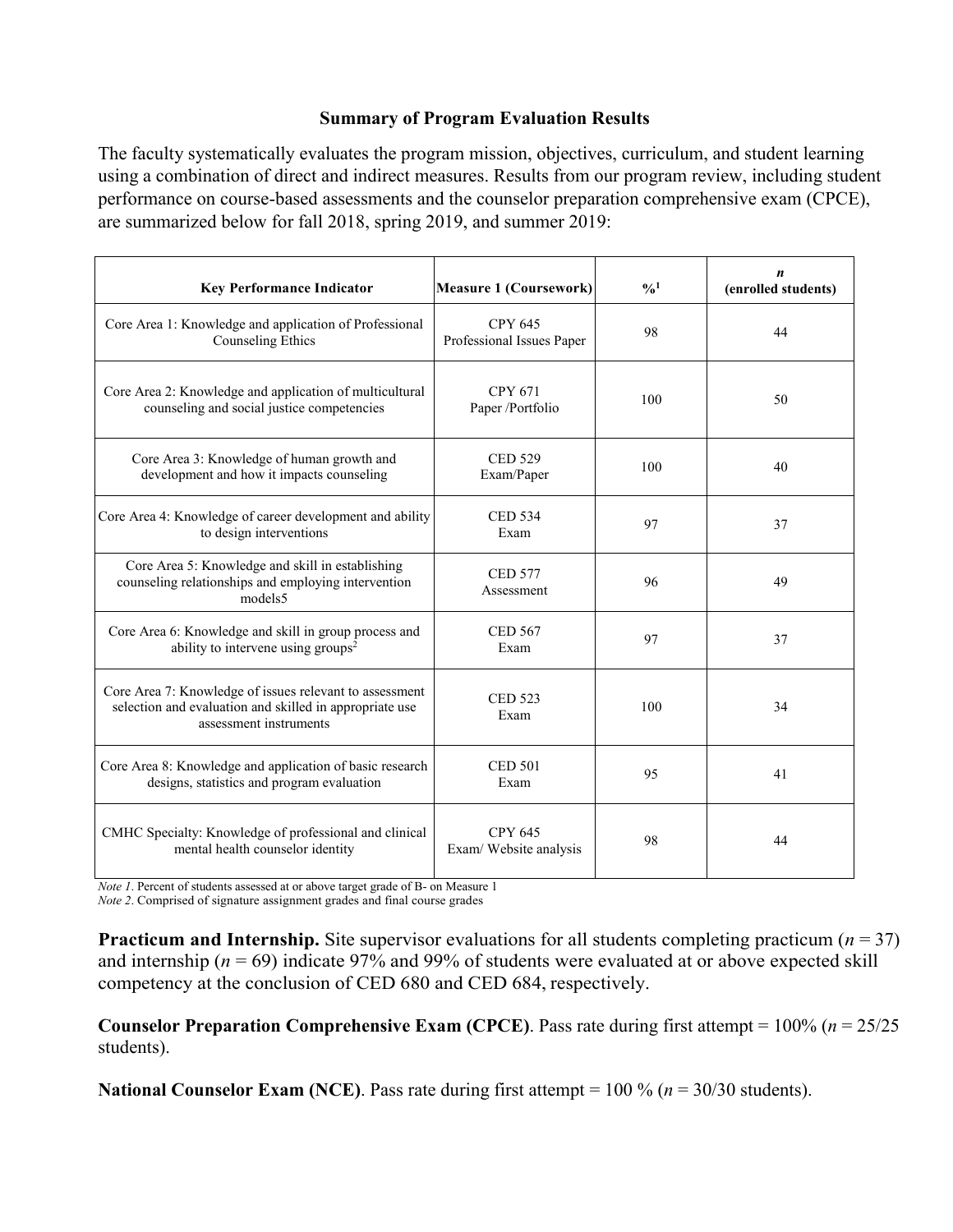| <b>Student Demographics for 2018-2019</b> |                         |               |  |  |
|-------------------------------------------|-------------------------|---------------|--|--|
| Headcount                                 |                         | 97            |  |  |
| $\%$ women                                |                         | 81.4% (79)    |  |  |
| $\%$ men                                  |                         | $18.6\%$ (18) |  |  |
|                                           | <b>American Indian</b>  | $0.0\%$ (0)   |  |  |
|                                           | Asian American          | $7.2\%$ (7)   |  |  |
|                                           | <b>Pacific Islander</b> | $0.0\%$ (0)   |  |  |
| % Ethnicity                               | African American        | $5.2\%$ (5)   |  |  |
|                                           | <b>Hispanic</b>         | $15.5\%$ (15) |  |  |
|                                           | 2 or More Races         | $0.0\%$ (0)   |  |  |
|                                           | White                   | 64.9% (63)    |  |  |
|                                           | Unknown                 | $0.0\%$ (0)   |  |  |
| % International                           |                         | $7.2\%$ (7)   |  |  |

**Graduation Statistics** (fall 2018, spring 2019, summer 2019)

- 32 MC degrees awarded
- $\bullet$  94% ( $n = 30/32$ ) graduates completed the program within the expected 2-3-year timeframe
- Job placement rate (within six months of graduation for those seeking placement) =  $93\%$  ( $n = 25/27$  actively seeking placement)
- 2 graduates enrolled in a PhD program

**We surveyed MC program alumni** who completed the program during fall 2018, spring 2019, and summer 2019. Thirteen graduates completed the survey (*n*  = 13/32, 41% response rate). Ten respondents completed the practitioner track of the program, whereas three completed the research track.

- At the time of the survey  $62\%$  ( $n = 8$ ) of respondents were employed in the counseling profession; of those 100% were employed in Arizona.
- $\bullet$  15% ( $n = 2/13$ ) of respondents were enrolled in (or accepted & planning to enroll) in a PhD program.
- $\bullet$  31% ( $n = 4/13$ ) of respondents indicated they had attended local, regional, or national counseling- related professional conferences since graduation.
- $\bullet$  15% ( $n = 2/13$ ) of respondents indicated they have published a peerreviewed journal article or book chapter; the same percentage indicated they have engaged in other scholarship/ research-related activities.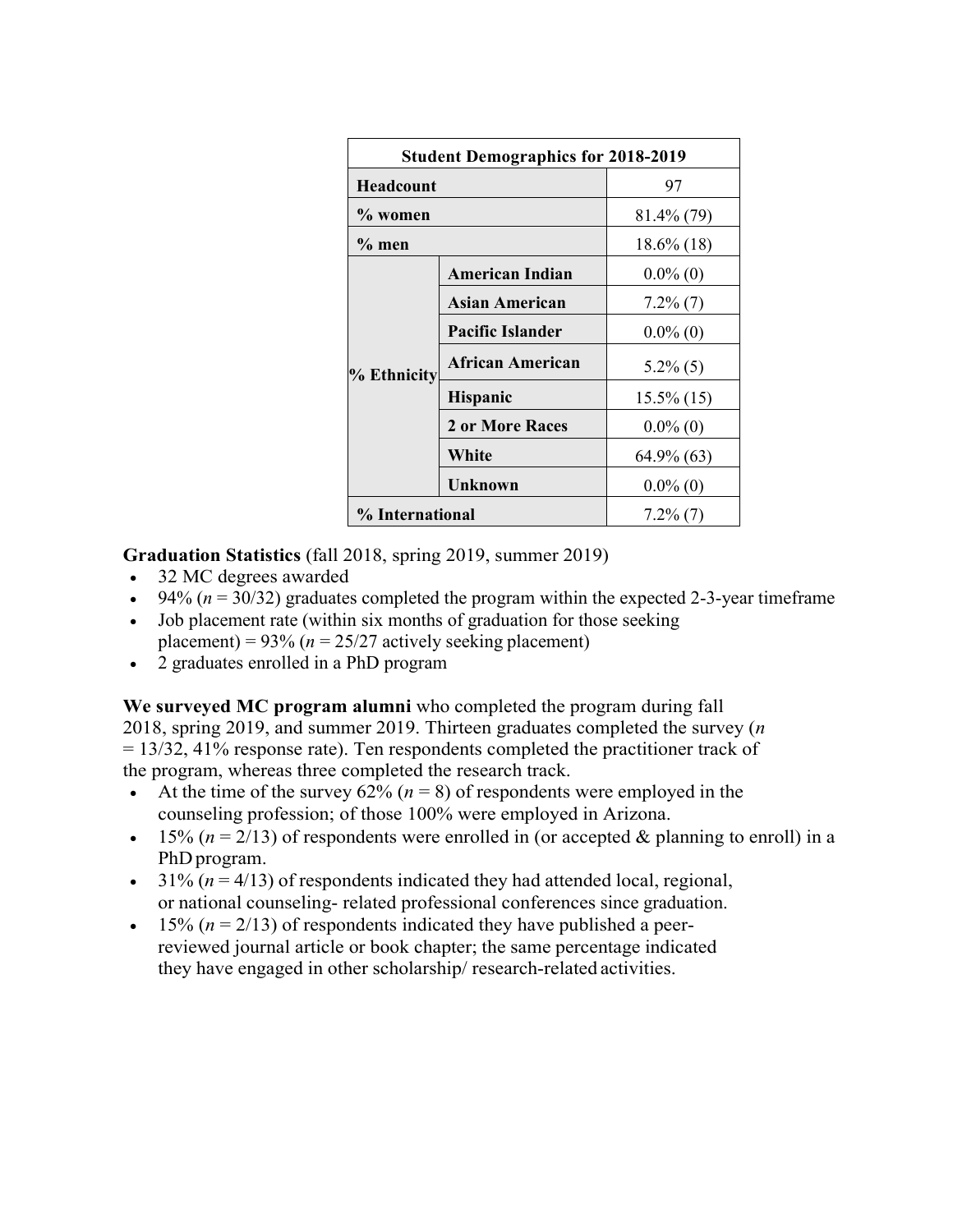## **Reported strengths of the program:**

|                                        | 2017-18<br>$n = 21/45$ | 2018-19<br>$n = 13/32$ |
|----------------------------------------|------------------------|------------------------|
| professional counselor training        | 95%                    | 92%                    |
| clinical supervision during practicum  | 86%                    | 92%                    |
| clinical supervision during internship | 76%                    | 77%                    |
| research training                      | 62%                    | 62%                    |
| overall quality of the MC program      | 81%                    | 69%                    |

Percent of respondents rated the following areas from good to very good:

Percent of respondents indicated they are somewhat likely to extremely likely to recommend the ASU MC program to others who are interested in preparing for a career as a Professional counselor:

| 2017-18     | 2018-19     |
|-------------|-------------|
| $n = 21/45$ | $n = 13/32$ |
| 86%         | 54%         |

## **Overall Summary and Proposed Program Modifications**

Overall, students are performing well in the program's eight core areas and the clinical mental health counseling specialty as evidenced by their grades on signature course assignments and overall course grades. Their scores on the CPCE exceed the national mean in all domains, providing further evidence for students' attainment of competence across core areas. All students passed the CPCE and the NCE on their first attempt.

Data from recent alumni spotlight various strengths of the program. Areas that received multiple positive reports were the CTC facilities and clinical supervision in practicum. Ratings for supervision in internship also were positive but less so than practicum supervision. This suggests that the program continue to establish stronger relationships with community agencies and other internship sites to provide greater support to clinical supervisors who are working with our students. The MC Director of Training, along with student leaders and staff, reinvigorated the program's Internship Fair which now has robust attendance.

Alumni also addressed areas for growth. One area that received multiple reports pertains to increased training opportunities on counseling skills, techniques, and interventions. Drawing from their recommendations, the program met this need via specialized workshops delivered to the Master of Counseling Student Organization (MCSO) and additional elective courses (e.g., CPY691 Advanced Counseling Intervention Techniques). These training opportunities were well received.

Following up from the 2018-2019 report, the faculty plans to continue the following activities: